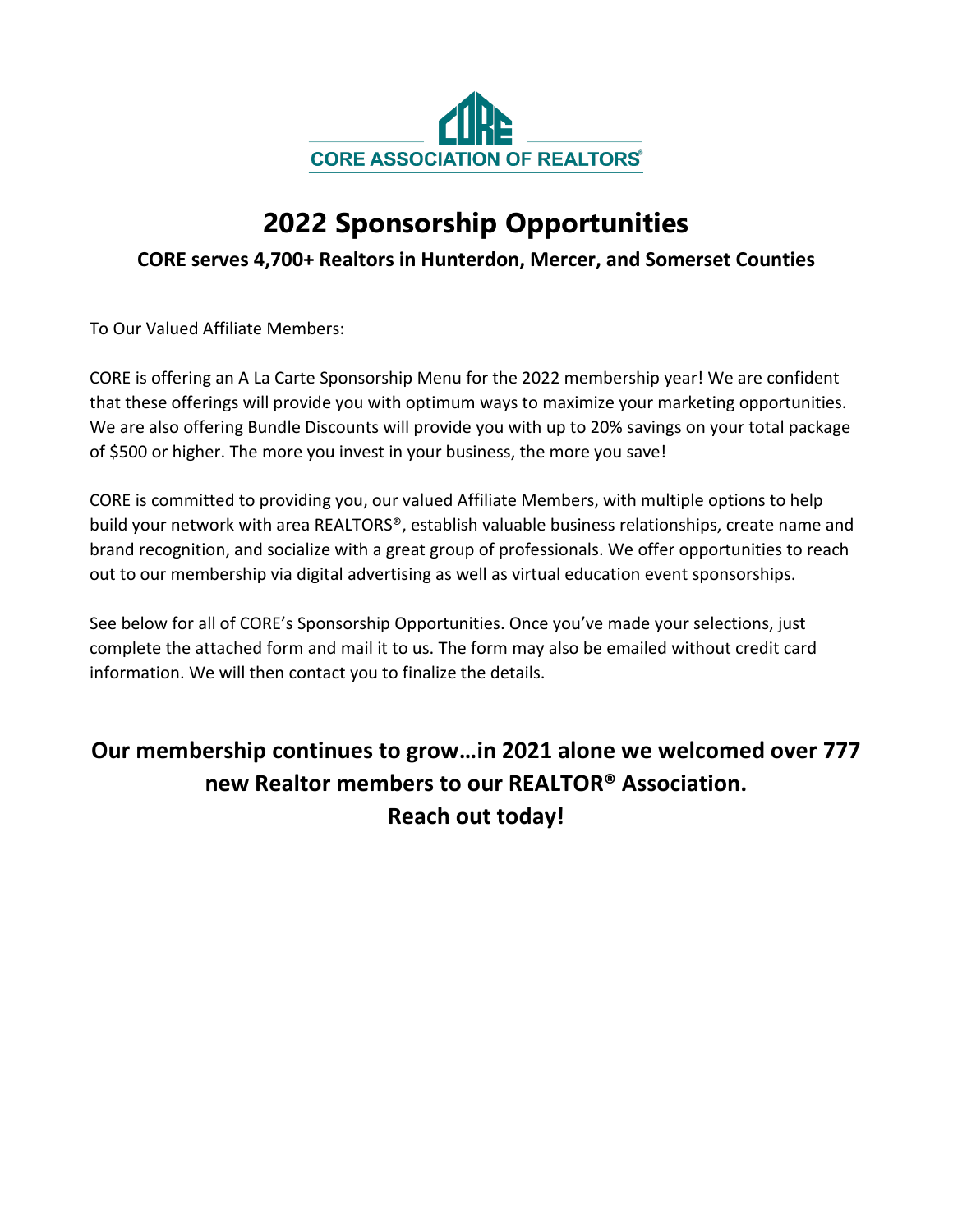

## **Sponsorship Opportunity Details**

### **Digital Opportunities**

*Digital e-Newsletter Sponsorship Ad:* CORE's weekly digital e-newsletter is a critical component of our member communication and contains event information, news alerts, and other timely information. Sponsored ads are 200 pixels wide by (up to) 300 pixels tall and can be linked to your company website or your email address. \$150/edition (+ \$50 if we design the ad).

*Solo Email Sponsorship:* A great way to promote an event, special offer, or introduce yourself to the entire CORE membership. Solo email sponsorships contain only the sponsored contact. The sponsor is welcome to suggest the subject line. Contact us for the specifications of the sponsorship. \$350/email

*Website logo:* Prominently display your company logo on CORE's website with a link to your website. A great way to promote brand recognition to all CORE members. \$375/quarter

#### **For information about digital sponsorships, email Ester Rodriguez, Director of Communications, at ester@core-realtors.com**

#### **Education/Event Opportunities**

*Education (CE):* Real estate agents are required to complete 12 hours of CE every two years to maintain their NJ license. Sponsor may address the class for up to 5 minutes before the start of the program to introduce their business and provide marketing materials to be sent to attendees via email. Sponsor firm's name, logo and contact information will also be shared on the attendee screens for virtual classes. \$300/class

*New REALTOR® Member Orientation:* All new REALTORS® are required to attend this course that introduces them to the REALTOR<sup>®</sup> association and reinforces their responsibilities under the Code of Ethics. Sponsor may address the class for up to 5 minutes before the start of the program to introduce their business and provide marketing materials to be sent to attendees via email. Sponsor firm's name, logo and contact information will also be shared on the attendee screens for virtual classes. \$300/orientation

*Special Events:* CORE hosts a variety of events each year. Keep an eye out for emails regarding new event sponsorships throughout the year. These sponsorships will vary depending on the event and stages of COVID-19.

**For more information about education and event sponsorships, email Craig Pantellere, Director of Education & Events, at craig@core-realtors.com**